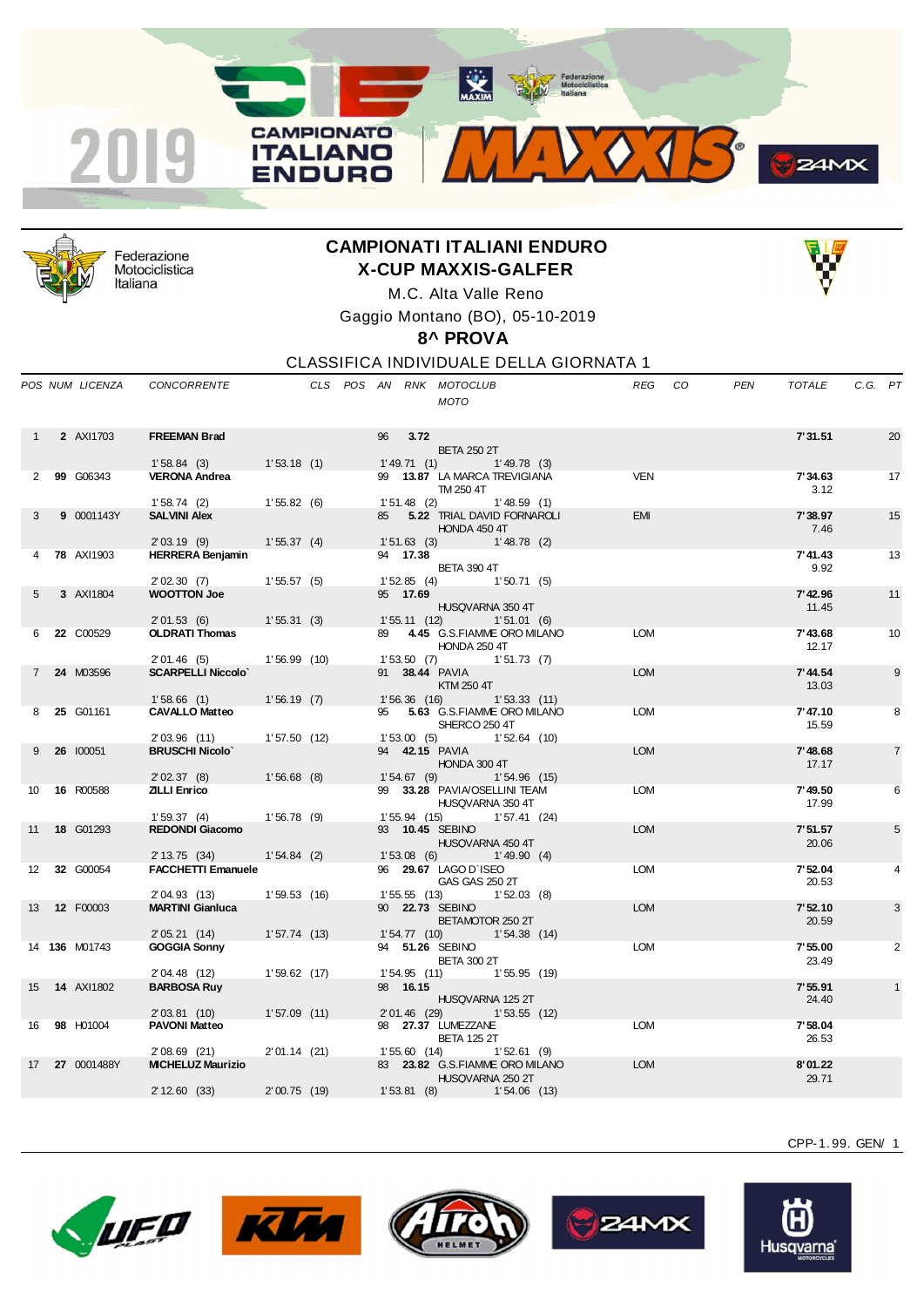MAXIM Federazione<br>
Motociclistica<br>
ttaliana



 $\bullet$ 

**B**Z4MX

|    | OS NUM LICENZA      | <b>CONCORRENTE</b>                      |                 |    |  |                | CLS POS AN RNK MOTOCLUB                                     | REG CO     | PEN | TOTALE             | C.G. PT |  |
|----|---------------------|-----------------------------------------|-----------------|----|--|----------------|-------------------------------------------------------------|------------|-----|--------------------|---------|--|
|    |                     |                                         |                 |    |  |                | MOTO                                                        |            |     |                    |         |  |
|    | 18 90 F00199        | <b>MORONI Rudy</b>                      |                 |    |  |                | 90 18.65 LAGO D'ISEO                                        | LOM        |     | 8'03.60            |         |  |
|    |                     | 2' 11.04 (29)                           | 1'59.95(18)     |    |  |                | KTM 250 4T<br>1'57.31 (18) 1'55.30 (16)                     |            |     | 32.09              |         |  |
|    | 19 71 R03010        | <b>RINALDI Enrico</b>                   |                 |    |  |                | 01 50.49 RS 77                                              | <b>LOM</b> |     | 8'03.61            |         |  |
|    |                     |                                         |                 |    |  |                | HUSQVARNA 300 2T                                            |            |     | 32.10              |         |  |
|    |                     | 2'06.74 (19)                            | $2'01.62$ (23)  |    |  |                | 1'58.72 (21) 1'56.53 (21)                                   |            |     |                    |         |  |
|    | 20 44 B00063        | PHILIPPAERTS Deny                       |                 |    |  |                | 88 25.53 SEBINO<br><b>BETA 300 2T</b>                       | <b>LOM</b> |     | 8'04.94            |         |  |
|    |                     | 2'06.33(18)                             | 2'01.46(22)     |    |  |                | 1'58.04 (19) 1'59.11 (32)                                   |            |     | 33.43              |         |  |
|    | 21 60 B01662        | <b>MARCOTULLI Luca</b>                  |                 |    |  |                | 89 44.15 TRIAL DAVID FORNAROLI                              | <b>EMI</b> |     | 8'07.00            |         |  |
|    |                     |                                         |                 |    |  |                | GAS GAS 300 2T                                              |            |     | 35.49              |         |  |
|    | 22 39 0002085Z      | 2'09.51(24)<br><b>GUARNERI Davide</b>   | 2' 01.70 (24)   |    |  | 1' 59.24 (23)  | 1'56.55(22)<br>85 13.74 SEBINO                              | LOM        |     | 8'07.06            |         |  |
|    |                     |                                         |                 |    |  |                | HONDA 250 4T                                                |            |     | 35.55              |         |  |
|    |                     | 2' 11.82 (30)                           | $2' 01.02$ (20) |    |  |                | 1'56.80 (17) 1'57.42 (25)                                   |            |     |                    |         |  |
|    | 23 <b>20</b> G00055 | <b>RECCHIA Nicola</b>                   |                 |    |  |                | 95 <b>39.35 MANZANO</b>                                     | <b>FVG</b> |     | 8'07.34            |         |  |
|    |                     | 2' 07.34 (20)                           | $2'03.28$ (29)  |    |  |                | HONDA 250 4T<br>1'58.79 (22) 1'57.93 (26)                   |            |     | 35.83              |         |  |
|    | 24 91 F00821        | MONTANARI Tommaso                       |                 |    |  |                | 91 <b>28.03 SEBINO</b>                                      | LOM        |     | 8'10.63            |         |  |
|    |                     |                                         |                 |    |  |                | KTM 125 2T                                                  |            |     | 39.12              |         |  |
|    |                     | 2' 08.74 (22)                           | $2'01.86$ (26)  |    |  |                | 2'01.05 (28) 1'58.98 (30)                                   | <b>PIE</b> |     |                    |         |  |
|    | 25 201 G06836       | <b>GARNERO Stefano</b>                  |                 |    |  |                | 93 77.78 VITTORIO ALFIERI<br>GAS GAS 300 2T                 |            |     | 8'10.76<br>39.25   |         |  |
|    |                     | 2'05.29(15)                             | $2'08.74$ (39)  |    |  |                | 2'00.93 (26) 1'55.80 (18)                                   |            |     |                    |         |  |
|    | 26 38 L01315        | <b>MORETTINI Manolo</b>                 |                 |    |  |                | 01 38.81 BERGAMO/SC. PONTE NOSSA MC B                       | <b>LOM</b> |     | 8'12.28            |         |  |
|    |                     | 2' 10.97 (28)                           | $2'04.88$ (31)  |    |  |                | KTM 125 2T                                                  |            |     | 40.77              |         |  |
|    | 27 102 AXI1615      | POHJOLA Eemil                           |                 |    |  | 94 33.23       | 2'00.31 (24) 1'56.12 (20)                                   |            |     | 8'13.04            |         |  |
|    |                     |                                         |                 |    |  |                | TM 300 4T                                                   |            |     | 41.53              |         |  |
|    | 28 53 S00913        | 2' 10.11 (26)<br><b>CRISTINI Simone</b> | 2'02.67(27)     |    |  |                | 2'00.98 (27) 1'59.28 (34)<br>01 56.60 LAGO D'ISEO           | <b>LOM</b> |     | 8'13.78            |         |  |
|    |                     |                                         |                 |    |  |                | KTM 125 2T                                                  |            |     | 42.27              |         |  |
|    |                     | 2' 12.31 (32)                           | $2' 01.77$ (25) |    |  | 2' 00.45 (25)  | 1'59.25(33)                                                 |            |     |                    |         |  |
|    | 29 30 G00225        | <b>MARINI Thomas</b>                    |                 |    |  |                | 97 47.12 SAN MARINO                                         | <b>MAR</b> |     | 8'14.20            |         |  |
|    |                     | 2'10.51(27)                             | 2'02.90(28)     |    |  | 2'01.81 (30)   | <b>BETA 300 2T</b><br>1'58.98(30)                           |            |     | 42.69              |         |  |
|    | 30 7 G05285         | <b>SPANDRE Mirko</b>                    |                 |    |  |                | 96 33.39 SEBINO/KTM SISSI RACING                            | LOM        |     | 8'15.40            |         |  |
|    |                     |                                         |                 |    |  |                | KTM 350 4T                                                  |            |     | 43.89              |         |  |
|    | 31 <b>79</b> G04853 | 2'05.59(16)<br><b>BRESOLIN Matteo</b>   | 1'58.78(15)     |    |  |                | 2' 13.04 (59) 1' 57.99 (27)<br>94 <b>52.46</b> AMX          | EMI        |     | 8'15.55            |         |  |
|    |                     |                                         |                 |    |  |                | KTM 250 4T                                                  |            |     | 44.04              |         |  |
|    |                     | 2' 15.68 (39)                           | $2'05.68$ (32)  |    |  |                | $1'58.52$ (20) $1'55.67$ (17)                               |            |     |                    |         |  |
|    | 32 51 L00575        | <b>TRAINI Jacopo</b>                    |                 |    |  |                | 98 62.75 OSTRA<br><b>BETA 125 2T</b>                        | <b>MAR</b> |     | 8'17.24<br>45.73   |         |  |
|    |                     | 2'08.99 (23)                            | 2'06.45(35)     |    |  |                | 2'03.34 (32) 1'58.46 (28)                                   |            |     |                    |         |  |
|    | 33 70 100111        | <b>MANCUSO Giuliano</b>                 |                 |    |  |                | 96 41.83 MOTOCLUB DELLO STRETTO ME                          | <b>SIC</b> |     | 8'20.97            |         |  |
|    |                     |                                         |                 |    |  |                | <b>BETA 250 2T</b>                                          |            |     | 49.46              |         |  |
|    | 34 80 F00408        | 2' 11.82 (30)<br><b>MORI Niccolo</b>    | $2'03.99$ (30)  |    |  |                | 2'06.59 (36) 1'58.57 (29)<br>91 45.42 TRIAL DAVID FORNAROLI | EMI        |     | 8'25.68            |         |  |
|    |                     |                                         |                 |    |  |                | <b>BETA 250 2T</b>                                          |            |     | 54.17              |         |  |
|    |                     | 2'15.99(41)                             | $2'06.16$ (34)  |    |  | 2' 03.70 (33)  | 1'59.83(35)                                                 |            |     |                    |         |  |
|    | 35 56 103083        | <b>GIUSTI Francesco</b>                 |                 | 2T |  |                | 01 91.14 PEGASO<br><b>BETA 125 2T</b>                       | <b>TOS</b> |     | 8'25.88<br>54.37   |         |  |
|    |                     | $2'09.63$ (25)                          | $2'05.84$ (33)  |    |  | $2'06.79$ (38) | 2'03.62(42)                                                 |            |     |                    |         |  |
|    | 36 13 0001191Y      | <b>MONNI Manuel</b>                     |                 |    |  |                | 84 26.44 G.S.FIAMME ORO MILANO                              | <b>LOM</b> |     | 8'30.50            |         |  |
|    |                     | 2' 14.71 (37)                           | 2' 10.45 (43)   |    |  | $2'02.68$ (31) | <b>BETA 300 2T</b><br>$2'02.66$ (38)                        |            |     | 58.99              |         |  |
|    | 37 109 C00470       | <b>TAGLIAFERRI Michele</b>              |                 |    |  |                | 88 109.41 SEBINO                                            | <b>LOM</b> |     | 8'35.76            |         |  |
|    |                     |                                         |                 |    |  |                | KTM 350 4T                                                  |            |     | 1'04.25            |         |  |
|    |                     | 2' 17.77 (44)                           | 2'07.46(37)     |    |  | 2'07.08 (40)   | 2'03.45(41)                                                 |            |     |                    |         |  |
| 38 | 92 F00060           | <b>CONFORTI Guido</b>                   |                 |    |  |                | 92 54.20 A.M. ALTA VALDELSA<br>HUSQVARNA 125 2T             | <b>TOS</b> |     | 8'35.93<br>1'04.42 |         |  |
|    |                     | 2' 18.10 (47)                           | 2'09.24(41)     |    |  | 2' 06.04 (35)  | $2'02.55$ (37)                                              |            |     |                    |         |  |
|    |                     |                                         |                 |    |  |                |                                                             |            |     |                    |         |  |

CPP-1. 99. GEN/ 2



 $POS$  *NUM LICENZA* 

 $\overline{\mathbf{2}}$ 

<u>19</u>

**CAMPIONATO** 

**ITALIANO** 

ENDURO







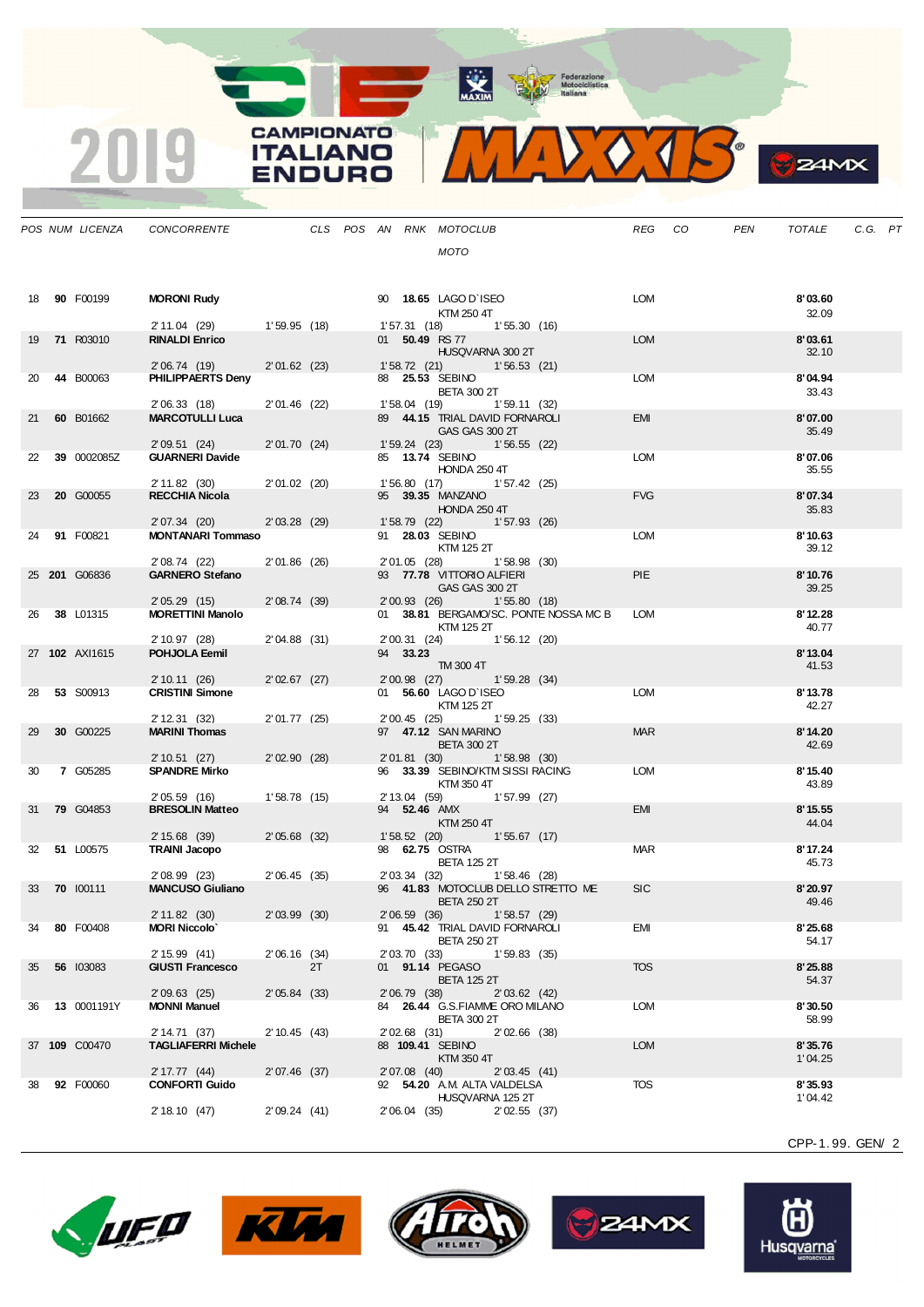MAXIM Rederazione

 $\bullet$ 

 $24MX$ 

|    | POS NUM LICENZA     | CONCORRENTE                                          |               |    |  |               | CLS POS AN RNK MOTOCLUB                                    |              |                                       | REG CO     | PEN | TOTALE              | C.G. PT |  |
|----|---------------------|------------------------------------------------------|---------------|----|--|---------------|------------------------------------------------------------|--------------|---------------------------------------|------------|-----|---------------------|---------|--|
|    |                     |                                                      |               |    |  |               | MOTO                                                       |              |                                       |            |     |                     |         |  |
|    |                     |                                                      |               |    |  |               |                                                            |              |                                       |            |     |                     |         |  |
|    | 39 69 L01586        | <b>GRIGIS Matteo</b>                                 |               |    |  |               | 01 71.38 SEBINO                                            |              |                                       | <b>LOM</b> |     | 8'38.04             |         |  |
|    |                     |                                                      |               |    |  |               | YAMAHA 125 2T                                              |              |                                       |            |     | 1'06.53             |         |  |
|    |                     | 2' 15.16 (38) 2' 14.59 (56)                          |               |    |  |               | 2'04.31 (34) 2'03.98 (44)                                  |              |                                       |            |     |                     |         |  |
|    | 39 117 V02965       | VAUDAN Alexandre                                     |               |    |  |               | 94 163.35 PAVIA<br>HUSQVARNA 250 4T                        |              |                                       | LOM        |     | 8'38.04<br>1'06.53  |         |  |
|    |                     | 2' 18.42 (48)                                        | 2'08.05(38)   |    |  |               | 2'06.78 (37) 2'04.79 (47)                                  |              |                                       |            |     |                     |         |  |
|    | 41 119 AXI1907      | <b>HERRERA Camilo</b>                                |               |    |  | 02 S.R        |                                                            |              |                                       |            |     | 8'38.89             |         |  |
|    |                     | $2'$ 23.30 (61)                                      |               |    |  |               | <b>BETA 125 2T</b><br>2'06.82 (39)                         |              |                                       |            |     | 1'07.38             |         |  |
|    | 42 103 Q00207       | <b>GECCHELE Fabio</b>                                | 2'06.53(36)   |    |  |               | 89 86.89 LA MARCA TREVIGIANA                               | 2'02.24(36)  |                                       | <b>VEN</b> |     | 8'39.37             |         |  |
|    |                     |                                                      |               |    |  |               | HUSQVARNA 350 4T                                           |              |                                       |            |     | 1'07.86             |         |  |
| 43 | 59 G02755           | 2' 19.94 (53)<br><b>VIGLINO Giorgio</b>              | 2'09.00(40)   |    |  |               | 2'07.39 (42) 2'03.04 (39)<br>96 64.95 PAVIA                |              |                                       | <b>LOM</b> |     | 8' 41.15            |         |  |
|    |                     |                                                      |               |    |  |               | <b>BETA 250 2T</b>                                         |              |                                       |            |     | 1'09.64             |         |  |
|    |                     | 2' 17.95 (46)                                        | 2'10.89(46)   |    |  |               | 2'08.43 (45) 2'03.88 (43)                                  |              |                                       |            |     |                     |         |  |
|    | <b>17 M03590</b>    | <b>BRUNENGO Igor</b>                                 |               |    |  |               | 98 62.41 GRANOZZO CON MONTICELLO<br><b>BETA 125 2T</b>     |              |                                       | <b>PIE</b> |     | 8'42.32<br>1' 10.81 |         |  |
|    |                     | 2' 13.77 (35)                                        | 2'09.47(42)   |    |  |               | 2'08.39 (44) 2'10.69 (61)                                  |              |                                       |            |     |                     |         |  |
|    | 45 113 H01260       | <b>DONELLI Silvio</b>                                |               |    |  |               | 90 118.84 REGNANO                                          |              |                                       | <b>EMI</b> |     | 8'42.58             |         |  |
|    |                     | 2' 19.09 (49)                                        | 2'10.55(44)   |    |  |               | HONDA 400 4T<br>2'08.20 (43) 2'04.74 (46)                  |              |                                       |            |     | 1'11.07             |         |  |
|    | 46 107 M01854       | <b>BERRI Giorgio</b>                                 |               | 4T |  |               | 94 107.39 VALDISIEVE                                       |              |                                       | <b>TOS</b> |     | 8'45.70             |         |  |
|    |                     |                                                      |               |    |  |               | KTM 350 4T                                                 |              |                                       |            |     | 1' 14.19            |         |  |
| 47 | 54 0001527Z         | 2' 13.87 (36) 2' 10.91 (47)<br><b>BELOTTI Andrea</b> |               |    |  |               | 2'08.81 (46) 2'12.11 (64)<br>81 77.11 LAGO D'ISEO          |              |                                       | <b>LOM</b> |     | 8'49.98             |         |  |
|    |                     |                                                      |               |    |  |               | KTM 450 4T                                                 |              |                                       |            |     | 1' 18.47            |         |  |
|    |                     | 2' 19.54 (51) 2' 11.89 (49)                          |               |    |  |               | 2' 11.53 (53) 2' 07.02 (48)                                |              |                                       |            |     |                     |         |  |
|    | 48 <b>19 M01918</b> | <b>BERNINI Lorenzo</b>                               |               | 2T |  |               | KTM 125 2T                                                 |              | 02 90.86 BERGAMO/SC. PONTE NOSSA MC B | LOM        |     | 8'50.40<br>1' 18.89 |         |  |
|    |                     | 2' 20.21 (54) 2' 12.97 (52)                          |               |    |  |               | 2'08.84 (47) 2'08.38 (52)                                  |              |                                       |            |     |                     |         |  |
|    | 49 253 V00004       | <b>PAGANONI Davide</b>                               |               |    |  |               | 00 142.17 SEBINO                                           |              |                                       | <b>LOM</b> |     | 8'51.82             |         |  |
|    |                     | 2'16.61(42)                                          | 2' 12.39 (51) |    |  |               | KTM 300 2T<br>2' 10.82 (51) 2' 12.00 (63)                  |              |                                       |            |     | 1'20.31             |         |  |
|    | 50 67 L03666        | <b>SERVALLI Francesco</b> 2T                         |               |    |  |               | 02 97.73 SEBINO/KTM SISSI RACING                           |              |                                       | <b>LOM</b> |     | 8'53.46             |         |  |
|    |                     |                                                      |               |    |  |               | KTM 125 2T                                                 |              |                                       |            |     | 1'21.95             |         |  |
| 51 | 42 M00399           | 2' 22.21 (57)<br><b>MARTINI Andrea</b>               | 2' 15.01 (57) |    |  | 2' 09.19 (48) | 99 102.95 SANREMO                                          | 2'07.05 (49) |                                       | <b>LIG</b> |     | 8'56.34             |         |  |
|    |                     |                                                      |               |    |  |               | HUSQVARNA 300 2T                                           |              |                                       |            |     | 1'24.83             |         |  |
|    |                     | 2' 22.03 (56)                                        | 2' 12.19 (50) |    |  |               | 2' 13.73 (62)                                              | 2'08.39(53)  |                                       |            |     |                     |         |  |
|    | 52 82 C00521        | <b>MARMI Giacomo</b>                                 |               |    |  |               | 88 82.40 LA GUARDIA A.S.D.<br><b>BETA 125 2T</b>           |              |                                       | LIG.       |     | 8'57.80<br>1'26.29  |         |  |
|    |                     | 2'19.16(50)                                          | 2' 19.39 (68) |    |  |               | 2' 11.48 (52) 2' 07.77 (51)                                |              |                                       |            |     |                     |         |  |
|    | 53 206 100791       | <b>FERRI Francesco</b>                               |               |    |  |               | 91 112.37 IL MONTE                                         |              |                                       | <b>EMI</b> |     | 8'59.04             |         |  |
|    |                     | 2' 17.91 (45) 2' 15.36 (58)                          |               |    |  |               | KTM 450 4T<br>2' 12.64 (57) 2' 13.13 (66)                  |              |                                       |            |     | 1'27.53             |         |  |
|    | 54 74 L01587        | <b>GRIGIS Thomas</b>                                 |               |    |  |               | 01 83.25 SEBINO                                            |              |                                       | <b>LOM</b> |     | 9'04.30             |         |  |
|    |                     |                                                      |               |    |  |               | YAMAHA 125 2T                                              |              |                                       |            |     | 1'32.79             |         |  |
|    | 55 108 R01751       | 2'39.64(95)<br><b>GIOVANARDI Giovanni</b>            | 2' 11.60 (48) | 4T |  | 96 108.26 AMX | 2' 09.76 (49)                                              | 2'03.30(40)  |                                       | EMI        |     | 9'06.08             |         |  |
|    |                     |                                                      |               |    |  |               | KTM 350 4T                                                 |              |                                       |            |     | 1'34.57             |         |  |
|    |                     | 2' 32.47 (80)                                        | 2' 13.20 (53) |    |  | 2' 10.54 (50) |                                                            | 2'09.87(57)  |                                       |            |     |                     |         |  |
|    | 56 81 M03644        | <b>SEGANTINI Matteo</b>                              |               | 4T |  |               | 95 104.19 CASTIGLION F.NO FABRIZIO MEO<br>HUSQVARNA 350 4T |              |                                       | TOS        |     | 9'06.62<br>1'35.11  |         |  |
|    |                     | 2' 23.11 (60)                                        | 2' 18.35 (64) |    |  | 2' 14.24 (63) |                                                            | 2'10.92(62)  |                                       |            |     |                     |         |  |
|    | 57 104 L04059       | <b>CANDIDO Stefano</b>                               |               | 2T |  |               | 98 96.48 MANZANO                                           |              |                                       | <b>FVG</b> |     | 9'07.43             |         |  |
|    |                     | 2'28.04(68)                                          | 2' 17.07 (61) |    |  | 2' 12.34 (56) | TM 300 2T                                                  | 2'09.98(58)  |                                       |            |     | 1'35.92             |         |  |
| 58 | 94 N01373           | <b>FABRIS Riccardo</b>                               |               | 2T |  |               | 02 67.85 GAERNE                                            |              |                                       | <b>VEN</b> |     | 9'11.18             |         |  |
|    |                     |                                                      |               |    |  |               | KTM 125 2T                                                 |              |                                       |            |     | 1'39.67             |         |  |
| 59 | 84 N02652           | 2' 16.98 (43)<br><b>PAVONE Luca</b>                  | 2'26.63(87)   | 2T |  | 2' 23.44 (89) | 99 108.85 SANREMO                                          | 2'04.13 (45) |                                       | <b>LIG</b> |     | 9'12.01             |         |  |
|    |                     |                                                      |               |    |  |               | <b>BETA 125 2T</b>                                         |              |                                       |            |     | 1'40.50             |         |  |
|    |                     | 2' 22.87 (59)                                        | 2' 17.95 (63) |    |  |               | 2' 21.11 (79) 2' 10.08 (59)                                |              |                                       |            |     |                     |         |  |

CPP-1. 99. GEN/ 3





**CAMPIONATO** 

**ITALIANO** 

**ENDURO** 

2019





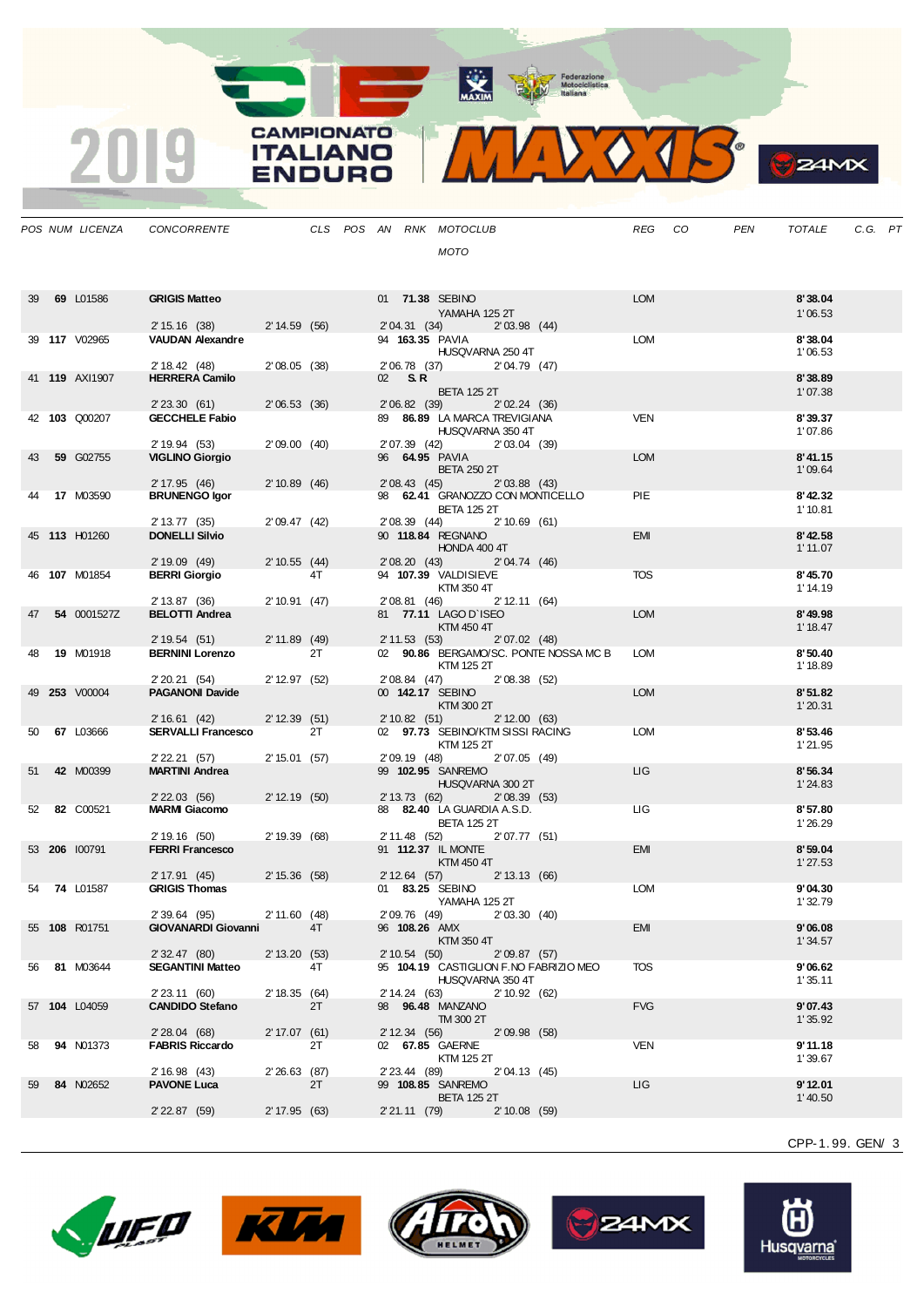MAXIM Pederazione

MIDOJS

**CAMPIONATO** 

**ITALIANO** 

**ENDURO** 

2019

|  | POS NUM LICENZA | CONCORRENTE                              |                |    |  |                | CLS POS AN RNK MOTOCLUB                                           |                 |                                        | REG CO     | PEN | TOTALE                 | C.G. PT |  |
|--|-----------------|------------------------------------------|----------------|----|--|----------------|-------------------------------------------------------------------|-----------------|----------------------------------------|------------|-----|------------------------|---------|--|
|  |                 |                                          |                |    |  |                | <b>MOTO</b>                                                       |                 |                                        |            |     |                        |         |  |
|  |                 |                                          |                |    |  |                |                                                                   |                 |                                        |            |     |                        |         |  |
|  | 60 105 V02967   | <b>MICHAUD Kelien</b>                    |                |    |  |                | 93 100.41 PAVIA                                                   |                 |                                        | LOM        |     | 9'12.02                |         |  |
|  |                 |                                          |                |    |  |                | KTM 350 4T                                                        |                 |                                        |            |     | 1'40.51                |         |  |
|  |                 | 2' 44.24 (103) 2' 13.31 (54)             |                |    |  |                | 2'07.12 (41) 2'07.35 (50)                                         |                 |                                        |            |     |                        |         |  |
|  | 61 106 U02257   | <b>BORACCHI Claudio</b>                  |                | 2T |  | 81 105.35 AMX  | KTM 300 2T                                                        |                 |                                        | EMI        |     | 9'12.05<br>1'40.54     |         |  |
|  |                 | 2' 32.71 (81)                            | 2'16.41(59)    |    |  |                | 2' 13.30 (60)                                                     | 2'09.63(55)     |                                        |            |     |                        |         |  |
|  | 62 61 000A1994  | <b>FERRARI Matteo</b>                    |                |    |  |                | 81 102.97 VALLE STAFFORA                                          |                 |                                        | LOM        |     | 9'15.05                |         |  |
|  |                 | 2' 36.38 (88)                            | 2' 18.36 (65)  |    |  |                | BETAMOTOR 300 2T<br>2' 11.73 (55)                                 | 2'08.58(54)     |                                        |            |     | 1' 43.54               |         |  |
|  | 63 208 V02131   | <b>CIUTI Simone</b>                      |                |    |  |                | 77 113.42 MONTAGNA PISTOIESE EXTREME                              |                 |                                        | <b>TOS</b> |     | 9'16.52                |         |  |
|  |                 | 2' 21.68 (55)                            | $2'28.38$ (93) |    |  |                | <b>BETA 300 2T</b><br>2' 16.02 (64) 2' 10.44 (60)                 |                 |                                        |            |     | 1' 45.01               |         |  |
|  | 64 211 T01239   | <b>COLARUSSO Filippo</b>                 |                |    |  |                | 02 120.89 GAERNE                                                  |                 |                                        | <b>VEN</b> |     | 9'16.60                |         |  |
|  |                 |                                          |                |    |  |                | <b>BETA 125 2T</b>                                                |                 |                                        |            |     | 1'45.09                |         |  |
|  | 65 212 T00924   | 2' 19.89 (52)<br><b>PIEDIMONTE Denis</b> | 2'13.49(55)    |    |  |                | 2' 30.16 (100) 2' 13.06 (65)<br>01 <b>122.40</b> ALASSIO          |                 |                                        | LIG.       |     | 9'23.65                |         |  |
|  |                 |                                          |                |    |  |                | YAMAHA 125 2T                                                     |                 |                                        |            |     | 1'52.14                |         |  |
|  | 66 219 101478   | 2'23.83(62)<br>SONZOGNI Michele          | 2'19.40(69)    |    |  |                | 2' 17.27 (67) 2' 23.15 (83)<br>81 132.33 SEBINO                   |                 |                                        | LOM        |     | 9'24.92                |         |  |
|  |                 |                                          |                |    |  |                | HUSQVARNA 300 2T                                                  |                 |                                        |            |     | 1'53.41                |         |  |
|  |                 | 2' 31.69 (78)                            | $2'20.22$ (71) |    |  |                | 2' 18.19 (72) 2' 14.82 (67)<br>94 119.63 INTIMIANO N. NOSEDA      |                 |                                        | <b>LOM</b> |     |                        |         |  |
|  | 67 210 M00814   | FRANZI Ivan                              |                |    |  |                | HUSQVARNA 250 4T                                                  |                 |                                        |            |     | 9'25.40<br>1'53.89     |         |  |
|  |                 | 2'25.56(64)                              | 2' 19.84 (70)  |    |  |                | 2'21.76 (82) 2'18.24 (73)                                         |                 |                                        |            |     |                        |         |  |
|  | 68 237 F01700   | <b>LUDI Walter</b>                       |                |    |  |                | 85 156.87 ENDURO SANREMO<br><b>BETA 300 2T</b>                    |                 |                                        | LIG -      |     | 9'25.74<br>1'54.23     |         |  |
|  |                 | 2' 25.69 (65)                            | 2'22.69 (78)   |    |  |                | 2' 17.36 (68) 2' 20.00 (75)                                       |                 |                                        |            |     |                        |         |  |
|  | 69 207 G02712   | <b>LAZZARONI Nicola</b>                  |                |    |  |                | 90 112.73 BBM RACING<br>HONDA 400 4T                              |                 |                                        | <b>LOM</b> |     | 9'25.85<br>1'54.34     |         |  |
|  |                 | 2'29.61(73)                              | $2'20.99$ (73) |    |  |                | 2' 18.67 (73) 2' 16.58 (72)                                       |                 |                                        |            |     |                        |         |  |
|  | 70 203 N02280   | <b>VEZZANI Giovanni</b>                  |                |    |  |                | 02 108.77 PAVIA                                                   |                 |                                        | <b>LOM</b> |     | 9'27.30                |         |  |
|  |                 | 2' 31.18 (76)                            | 2'16.96(60)    |    |  |                | YAMAHA 125 2T<br>2' 18.09 (71) 2' 21.07 (79)                      |                 |                                        |            |     | 1'55.79                |         |  |
|  | 71 213 R03334   | <b>LELLI Dario</b>                       |                |    |  |                | 82 122.59 VALLE IDICE                                             |                 |                                        | <b>EMI</b> |     | 9'27.65                |         |  |
|  |                 | 2' 32.87 (83)                            | $2'21.23$ (74) |    |  | 2' 17.05 (66)  | KTM 250 4T                                                        | 2' 16.50 (71)   |                                        |            |     | 1'56.14                |         |  |
|  | 72 111 S01428   | <b>BETTINI Marco</b>                     |                | 2T |  |                | 72 113.52 ALTA VALLE RENO                                         |                 |                                        | EMI        |     | 9'31.00                |         |  |
|  |                 | 2' 32.80 (82)                            | 2' 19.08 (67)  |    |  |                | KTM 300 2T<br>2' 17.44 (69) 2' 21.68 (80)                         |                 |                                        |            |     | 1'59.49                |         |  |
|  | 73 40 0001090T  | <b>PEDERSOLI Matteo</b>                  |                | 2T |  |                | 76 121.21 SEBINO                                                  |                 |                                        | <b>LOM</b> |     | 9'31.53                |         |  |
|  |                 |                                          |                |    |  |                | <b>BETA 250 2T</b>                                                |                 |                                        |            |     | 2'00.02                |         |  |
|  | 74 217 Q03175   | 2' 36.62 (89)<br><b>POLONI Federico</b>  | 2'25.12(82)    |    |  |                | 2' 13.59 (61) 2' 16.20 (70)<br>99 129.15 BERGAMO/SCUDERIA CASAZZA |                 |                                        | LOM        |     | 9'34.20                |         |  |
|  |                 |                                          |                |    |  |                | HUSQVARNA 250 4T                                                  |                 |                                        |            |     | 2'02.69                |         |  |
|  | 75 231 N00463   | 2' 25.84 (66)<br><b>VOLPI Agostino</b>   | 2' 27.55 (90)  |    |  |                | 2' 21.39 (80) 2' 19.42 (74)<br>76 147.89 SEBINO                   |                 |                                        | <b>LOM</b> |     | 9'38.06                |         |  |
|  |                 |                                          |                |    |  |                | <b>HONDA 450 4T</b>                                               |                 |                                        |            |     | 2'06.55                |         |  |
|  |                 | 2' 33.62 (85)                            | $2'22.06$ (76) |    |  |                | 2' 22.06 (84)                                                     | 2'20.32(78)     |                                        | TOS        |     | 9'38.24                |         |  |
|  | 76 275 U00696   | <b>MATTAROZZI Nicolo`</b>                |                |    |  |                | 83 329.28 PEGASO<br>HUSQVARNA 300 2T                              |                 |                                        |            |     | 2'06.73                |         |  |
|  |                 | $2'$ 22.24 (58)                          | 2' 34.04 (104) |    |  | 2' 26.06 (94)  |                                                                   | 2' 15.90 (69)   |                                        |            |     |                        |         |  |
|  | 77 220 T02677   | <b>ROSSI Alessandro</b>                  |                |    |  |                | 01 134.26 REGNANO<br>KTM 125 2T                                   |                 |                                        | <b>EMI</b> |     | $9'$ 42.20<br>2' 10.69 |         |  |
|  |                 | $2'32.14$ (79)                           | 2'26.42(86)    |    |  | $2'20.26$ (77) |                                                                   | $2'$ 23.38 (85) |                                        |            |     |                        |         |  |
|  | 78 260 T05278   | <b>CASINI ROPA Mattia</b>                |                |    |  |                | 02 210.98 IL MONTE<br><b>BETA 125 2T</b>                          |                 |                                        | EMI        |     | 9' 44.28<br>2' 12.77   |         |  |
|  |                 | 2' 28.17 (70)                            | 2' 17.17 (62)  |    |  | 2' 38.64 (115) |                                                                   | 2'20.30(77)     |                                        |            |     |                        |         |  |
|  | 79 221 S01080   | <b>MAGONI Robert</b>                     |                |    |  |                | KTM 350 4T                                                        |                 | 89 135.38 BERGAMO/SC. PONTE NOSSA MC B | <b>LOM</b> |     | 9'45.55<br>2' 14.04    |         |  |
|  |                 | 2'29.30(72)                              | 2'26.27(85)    |    |  | 2' 23.14 (87)  |                                                                   | 2'26.84(94)     |                                        |            |     |                        |         |  |
|  | 80 229 G01181   | <b>COMETTA Emanuele</b>                  |                |    |  |                | 91 146.94 CEVA                                                    |                 |                                        | PIE        |     | 9'46.23                |         |  |
|  |                 | 2' 28.11 (69)                            | 2' 21.70 (75)  |    |  | 2' 19.81 (75)  | <b>HONDA 250 4T</b>                                               | $2'36.61$ (106) |                                        |            |     | 2' 14.72               |         |  |
|  |                 |                                          |                |    |  |                |                                                                   |                 |                                        |            |     |                        |         |  |

CPP-1. 99. GEN/ 4

**B**zamx









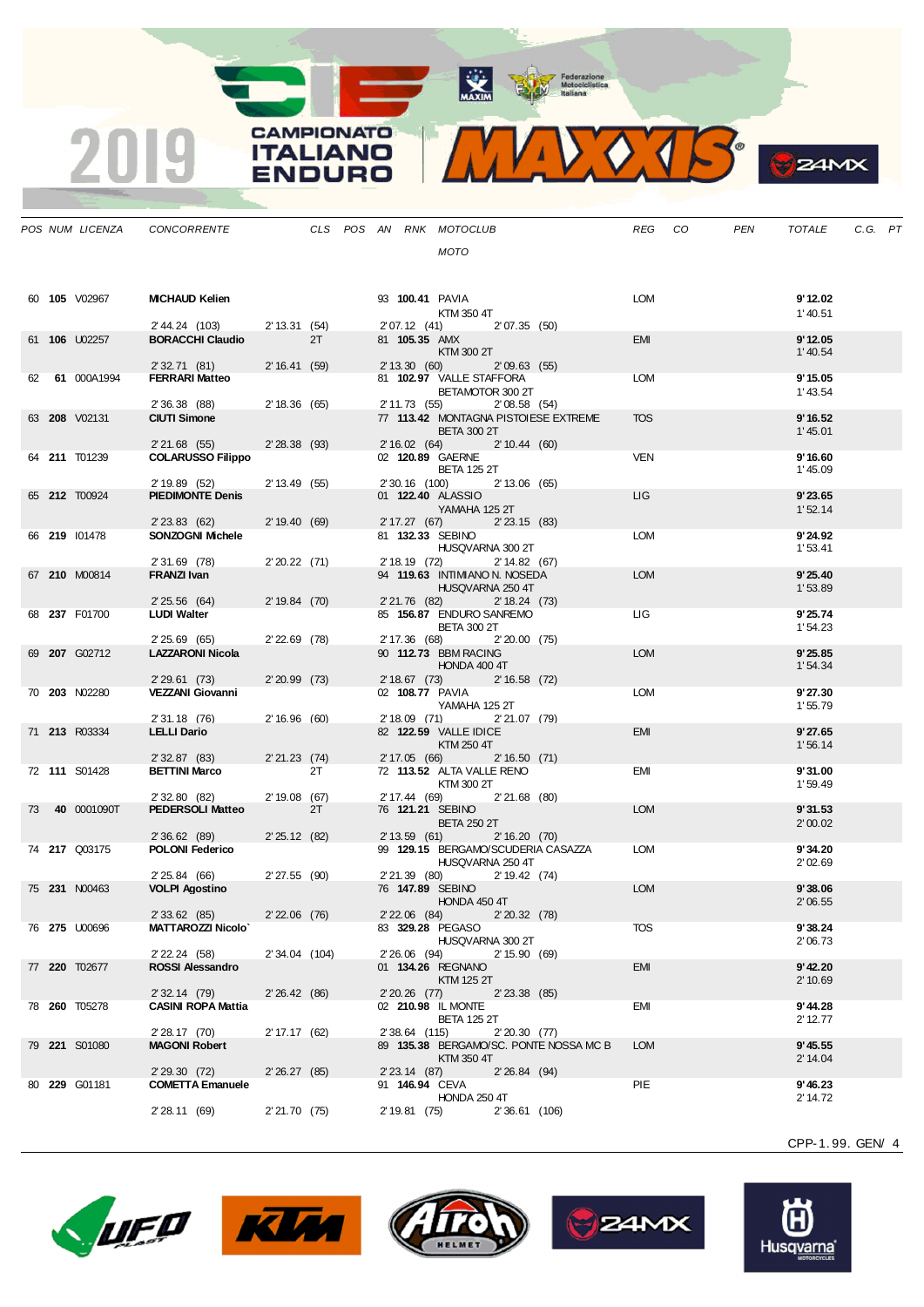MAXIM Pederazione

**CAMPIONATO** 

**ITALIANO** 

**ENDURO** 

2019



**B**ZAMX

|  | POS NUM LICENZA  | CONCORRENTE                                |                |    |  |                | CLS POS AN RNK MOTOCLUB                               |                 | REG CO     | PEN | TOTALE               | C.G. PT |  |
|--|------------------|--------------------------------------------|----------------|----|--|----------------|-------------------------------------------------------|-----------------|------------|-----|----------------------|---------|--|
|  |                  |                                            |                |    |  |                | <b>MOTO</b>                                           |                 |            |     |                      |         |  |
|  |                  |                                            |                |    |  |                |                                                       |                 |            |     |                      |         |  |
|  |                  |                                            |                |    |  |                |                                                       |                 |            |     |                      |         |  |
|  | 81 228 102822    | <b>MEDICI Marcello</b>                     |                |    |  | 93 144.51 AMX  |                                                       |                 | <b>EMI</b> |     | 9'47.15              |         |  |
|  |                  | 2' 31.59 (77)                              | 2' 31.54 (98)  |    |  |                | KTM 450 4T<br>2' 19.79 (74) 2' 24.23 (87)             |                 |            |     | 2' 15.64             |         |  |
|  | 82 216 T05159    | <b>GRANATI Matteo</b>                      |                |    |  |                | 02 128.69 INOSSIDABILI TERNI                          |                 | <b>UMB</b> |     | 9'49.12              |         |  |
|  |                  |                                            |                |    |  |                | <b>BETA 125 2T</b>                                    |                 |            |     | 2' 17.61             |         |  |
|  | 83 226 L00814    | 2' 29.11 (71)<br><b>CARGIOLLI Leonardo</b> | 2' 23.02 (79)  |    |  | 2' 23.36 (88)  | 92 140.77 A.M.C. GARFAGNANA                           | $2'33.63$ (103) | <b>TOS</b> |     | 9'50.08              |         |  |
|  |                  |                                            |                |    |  |                | <b>HONDA 250 4T</b>                                   |                 |            |     | 2' 18.57             |         |  |
|  |                  | 2' 44.76 (104)                             | $2'20.33$ (72) |    |  |                | 2'21.72 (81) 2'23.27 (84)                             |                 |            |     |                      |         |  |
|  | 84 230 100413    | <b>BORDOLI Eros</b>                        |                |    |  |                | 75 147.86 SEBINO                                      |                 | <b>LOM</b> |     | 9'52.84              |         |  |
|  |                  | 2' 38.99 (92)                              | $2'27.14$ (89) |    |  |                | KTM 300 2T<br>2'23.83 (90) 2'22.88 (82)               |                 |            |     | 2' 21.33             |         |  |
|  | 85 112 M01726    | <b>FERRARI Mariopaolo</b>                  |                | 4T |  |                | 70 118.53 PEGASO                                      |                 | <b>TOS</b> |     | 9'53.19              |         |  |
|  |                  |                                            |                |    |  |                | KTM 350 4T                                            |                 |            |     | 2' 21.68             |         |  |
|  | 86 223 N01025    | 2' 53.53 (112)<br><b>CAMPAGNOLO Elia</b>   | 2'24.46(80)    |    |  |                | 2' 20.24 (76) 2' 14.96 (68)<br>94 136.53 RS 77        |                 | <b>LOM</b> |     | 9'56.26              |         |  |
|  |                  |                                            |                |    |  |                | <b>HONDA 250 4T</b>                                   |                 |            |     | 2' 24.75             |         |  |
|  |                  | 2' 30.87 (74)                              | 2' 32.51 (102) |    |  |                | 2' 28.34 (97) 2' 24.54 (89)                           |                 |            |     |                      |         |  |
|  | 87 218 M01317    | <b>VALENTINI Cristian</b>                  |                |    |  |                | 02 132.20 CIVEZZANO<br>SHERCO 125 2T                  |                 | <b>PTR</b> |     | 9'56.83<br>2' 25.32  |         |  |
|  |                  | 2' 33.08 (84)                              | 2' 36.80 (107) |    |  |                | 2'25.19(92)                                           | 2'21.76(81)     |            |     |                      |         |  |
|  | 88 241 T00293    | <b>PILLI Sergio</b>                        |                |    |  | 01 160.58 AMX  |                                                       |                 | EMI        |     | 10'01.44             |         |  |
|  |                  | 2' 55.79 (114)                             | 2'25.15(83)    |    |  |                | KTM 125 2T<br>2' 20.38 (78)                           | 2' 20.12 (76)   |            |     | 2' 29.93             |         |  |
|  | 89 118 S00902    | <b>GELSOMINI Cristian</b>                  |                | 4T |  |                | 70 179.50 ALTA VALLE RENO                             |                 | EMI        |     | 10'03.09             |         |  |
|  |                  |                                            |                |    |  |                | KTM 250 4T                                            |                 |            |     | 2'31.58              |         |  |
|  | 90 214 R00565    | 2' 40.08 (97)<br><b>MARENZI Sebastiano</b> | 2'27.04(88)    |    |  |                | 2' 30.17 (101) 2' 25.80 (92)<br>98 125.19 LAGO D'ISEO |                 | <b>LOM</b> |     | 10'03.86             |         |  |
|  |                  |                                            |                |    |  |                | KTM 250 4T                                            |                 |            |     | 2' 32.35             |         |  |
|  |                  | 2' 35.11 (86)                              | 2'27.72 (91)   |    |  | 2' 31.60 (104) |                                                       | 2' 29.43 (97)   |            |     |                      |         |  |
|  | 91 224 V00326    | <b>SCALIA Stefano</b>                      |                |    |  |                | 94 129.34 SEBINO<br>KTM 350 4T                        |                 | <b>LOM</b> |     | 10'04.61<br>2'33.10  |         |  |
|  |                  | 2' 24.81 (63)                              | 2' 37.94 (110) |    |  |                | 2'16.62(65)                                           | 2' 45.24 (117)  |            |     |                      |         |  |
|  | 92 73 Q01679     | <b>LUPATINI Diego</b>                      |                | 4T |  |                | 95 118.88 RS 77                                       |                 | <b>LOM</b> |     | 10'05.59             |         |  |
|  |                  | 2' 48.90 (106)                             | $2'22.68$ (77) |    |  |                | <b>HONDA 250 4T</b><br>2'22.03 (83) 2'31.98 (101)     |                 |            |     | 2'34.08              |         |  |
|  | 93 110 G02405    | <b>MARTINI Simone</b>                      |                |    |  |                | 92 111.84 SANREMO                                     |                 | <b>LIG</b> |     | 10'06.11             |         |  |
|  |                  |                                            |                |    |  |                | HUSQVARNA 250 4T                                      |                 |            |     | 2'34.60              |         |  |
|  | 94 225 U00797    | $3'25.22$ (132)<br><b>MONACO Ermanno</b>   | 2' 18.37 (66)  |    |  |                | 2' 12.75 (58) 2' 09.77 (56)<br>79 138.11 VALLE IDICE  |                 | EMI        |     | 10'07.93             |         |  |
|  |                  |                                            |                |    |  |                | HUSQVARNA 350 4T                                      |                 |            |     | 2'36.42              |         |  |
|  |                  | 2' 46.34 (105)                             | 2' 28.77 (94)  |    |  |                | 2'28.48 (98) 2'24.34 (88)                             |                 |            |     |                      |         |  |
|  | 95 233 L00266    | <b>FERRARI Edoardo</b>                     |                |    |  |                | 66 154.19 RS 77                                       |                 | <b>LOM</b> |     | 10'09.71             |         |  |
|  |                  | 2' 39.37 (94)                              | 2' 31.94 (100) |    |  |                | <b>BETA 300 2T</b><br>2' 26.85 (95) 2' 31.55 (100)    |                 |            |     | 2'38.20              |         |  |
|  | 96 245 F00613    | <b>GHIDINI Paolo</b>                       |                |    |  |                | 92 163.20 GIALLO 23 YOUNG                             |                 | <b>LOM</b> |     | 10'10.40             |         |  |
|  |                  |                                            |                |    |  |                | KTM 250 4T                                            |                 |            |     | 2' 38.89             |         |  |
|  | 97 235 U04682    | 2' 48.93 (107)<br><b>LANZA Nicola</b>      | 2'31.84 (99)   |    |  |                | 2'24.96 (91)<br>92 156.45 SEBINO                      | 2' 24.67 (90)   | <b>LOM</b> |     | 10'10.44             |         |  |
|  |                  |                                            |                |    |  |                | <b>BETA 300 2T</b>                                    |                 |            |     | 2' 38.93             |         |  |
|  |                  | 2' 43.38 (101)                             | 2'29.12(95)    |    |  | 2' 29.47 (99)  |                                                       | 2'28.47(96)     |            |     |                      |         |  |
|  | 98 256 R00871    | <b>BIANCHI Luca</b>                        |                |    |  |                | 98 201.13 GIALLO 23 YOUNG<br>TM 300 2T                |                 | LOM        |     | 10'10.81<br>2' 39.30 |         |  |
|  |                  | 2' 35.69 (87)                              | 2' 32.06 (101) |    |  | 2' 34.61 (108) |                                                       | 2'28.45(95)     |            |     |                      |         |  |
|  | 99 215 R03001    | <b>PAGANINI Edgardo</b>                    |                |    |  |                | 01 126.06 PAVIA                                       |                 | <b>LOM</b> |     | 10'14.09             |         |  |
|  |                  | 2' 28.01 (67)                              | 2'24.66(81)    |    |  | 2' 17.94 (70)  | <b>KTM 125 2T</b>                                     | $3'03.48$ (125) |            |     | $2'$ 42.58           |         |  |
|  | 100 239 U03093   | <b>BERGAMELLI Mauro</b>                    |                |    |  |                | 73 159.25 BERGAMO                                     |                 | <b>LOM</b> |     | 10'15.22             |         |  |
|  |                  |                                            |                |    |  |                | KTM 250 4T                                            |                 |            |     | 2' 43.71             |         |  |
|  | 101 254 0001399Y | 2' 37.47 (90)<br><b>BACCI Gabriele</b>     | 2' 32.53 (103) |    |  | 2' 22.85 (86)  | 82 187.99 COSTA ETRUSCA                               | 2' 42.37 (114)  | <b>TOS</b> |     | 10'18.16             |         |  |
|  |                  |                                            |                |    |  |                | HUSQVARNA 300 2T                                      |                 |            |     | 2' 46.65             |         |  |
|  |                  | 2' 43.21 (100)                             | 2'34.65(106)   |    |  | 2' 36.86 (111) |                                                       | $2'$ 23.44 (86) |            |     |                      |         |  |
|  |                  |                                            |                |    |  |                |                                                       |                 |            |     |                      |         |  |

CPP-1. 99. GEN/ 5

Õ Husqvarna®







**B**z4MX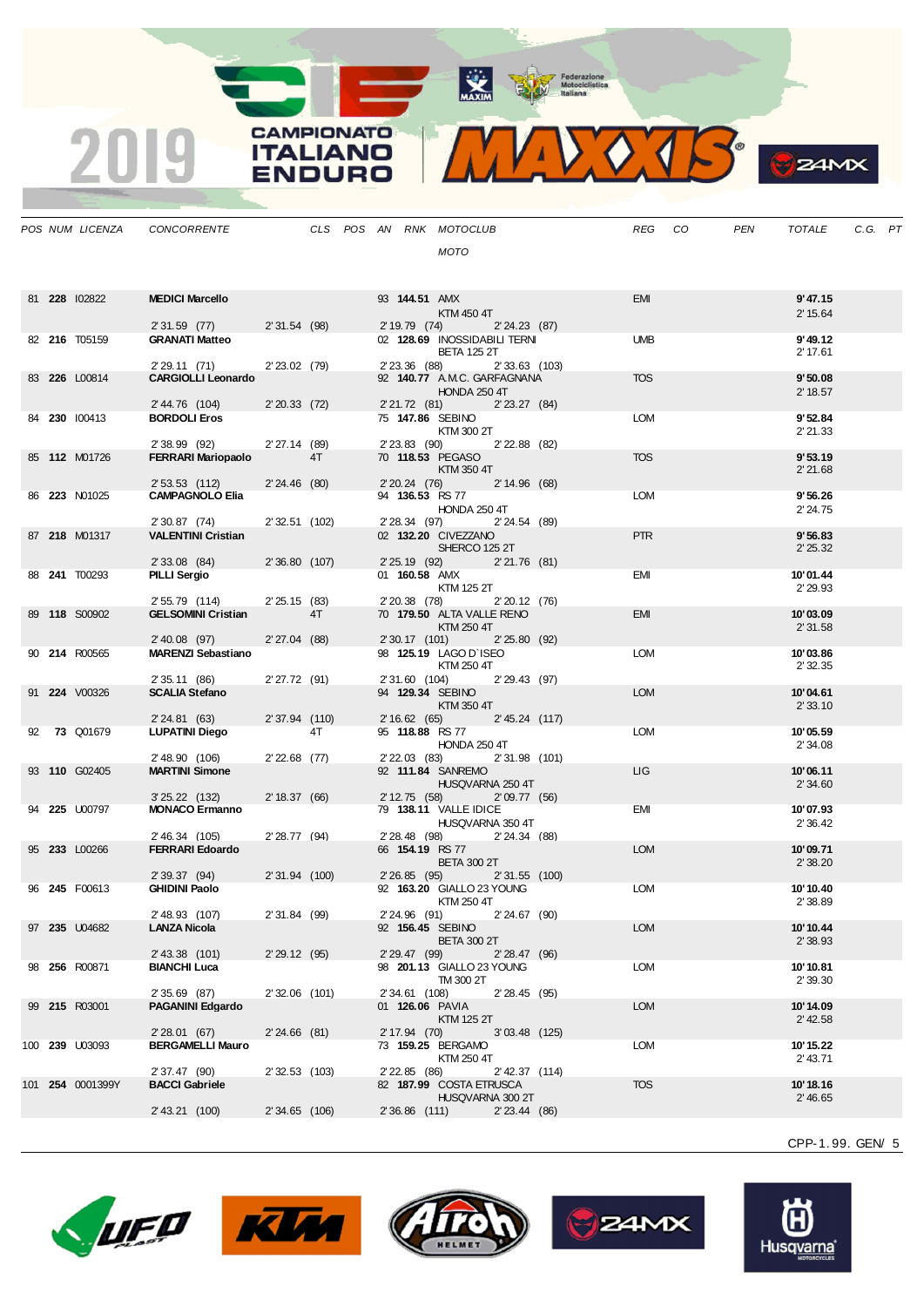MAXIM BOOR Motociclistica

**CAMPIONATO** 

**ITALIANO** 

**ENDURO** 

2019

VOJS.  $\mathbf{V}$ 

**B**ZAMX

|  | POS NUM LICENZA       | CONCORRENTE                               |                 |  |                 | CLS POS AN RNK MOTOCLUB                                        |                  |                                        | <b>REG</b> | CO | <b>PEN</b> | <b>TOTALE</b>         | C.G. PT |  |
|--|-----------------------|-------------------------------------------|-----------------|--|-----------------|----------------------------------------------------------------|------------------|----------------------------------------|------------|----|------------|-----------------------|---------|--|
|  |                       |                                           |                 |  |                 | <b>MOTO</b>                                                    |                  |                                        |            |    |            |                       |         |  |
|  |                       |                                           |                 |  |                 |                                                                |                  |                                        |            |    |            |                       |         |  |
|  | 102 114 0002660E      | <b>ZOPPAS Matteo</b>                      | 4T              |  |                 | 74 138.36 ALBATROS                                             |                  |                                        | <b>FVG</b> |    |            | 10'20.50              |         |  |
|  |                       |                                           |                 |  |                 | KTM 350 4T                                                     |                  |                                        |            |    |            | 2' 48.99              |         |  |
|  |                       | 2' 42.98 (99) 2' 34.35 (105)              |                 |  |                 | 2' 30.54 (102) 2' 32.63 (102)                                  |                  |                                        |            |    |            |                       |         |  |
|  | 103 238 M00945        | <b>NASSETTI Claudio</b>                   |                 |  |                 | 93 159.25 AMX<br>HUSQVARNA 125 2T                              |                  |                                        | <b>EMI</b> |    |            | 10'25.57<br>2'54.06   |         |  |
|  |                       | 2'51.73 (108)                             | 2'25.48(84)     |  |                 | 2' 37.84 (112) 2' 30.52 (99)                                   |                  |                                        |            |    |            |                       |         |  |
|  | 104 209 U01221        | <b>GARLANDA Tommaso</b>                   |                 |  |                 | 02 118.80 VITTORIO ALFIERI<br><b>BETA 125 2T</b>               |                  |                                        | PIE        |    |            | 10'25.60<br>2' 54.09  |         |  |
|  |                       | $3'09.94$ (125)                           | 2'28.11(92)     |  |                 | 2'22.60 (85) 2'24.95 (91)                                      |                  |                                        |            |    |            |                       |         |  |
|  | 105 247 P01763        | <b>MELI Antonello</b>                     |                 |  |                 | 76 166.69 VITTORIO ALFIERI<br><b>BETA 300 2T</b>               |                  |                                        | <b>PIE</b> |    |            | 10'34.76<br>3'03.25   |         |  |
|  |                       | 3'01.31 (119)                             | 2'39.44 (112)   |  |                 | 2' 27.52 (96) 2' 26.49 (93)                                    |                  |                                        |            |    |            |                       |         |  |
|  | 106 250 Q00560        | <b>XAUSA Antonio</b>                      |                 |  |                 | 62 180.80 LA MARCA TREVIGIANA<br>KTM 250 2T                    |                  |                                        | <b>VEN</b> |    |            | 10'44.76<br>3' 13.25  |         |  |
|  |                       | 2' 44.07 (102)                            | 2' 42.51 (115)  |  |                 | 2'39.38 (116) 2'38.80 (108)                                    |                  |                                        |            |    |            |                       |         |  |
|  | 107 259 S02547        | <b>BELOMETTI Matteo</b>                   |                 |  |                 | 94 210.69 LAGO D`ISEO                                          |                  |                                        | <b>LOM</b> |    |            | 10'45.26              |         |  |
|  |                       | 2' 39.64 (95)                             | 2'30.24(97)     |  |                 | KTM 250 2T<br>2' 25.54 (93) 3' 09.84 (128)                     |                  |                                        |            |    |            | 3' 13.75              |         |  |
|  | 108 257 G02480        | <b>GODINO Fabrizio</b>                    |                 |  |                 | 72 202.80 ALASSIO                                              |                  |                                        | LIG .      |    |            | 10'46.51              |         |  |
|  |                       | 2' 39.21 (93)                             | 2'46.08 (118)   |  |                 | KTM 300 2T<br>2' 38.33 (113) 2' 42.89 (115)                    |                  |                                        |            |    |            | 3' 15.00              |         |  |
|  | 109 261 G12257        | <b>CONSONNI Daniele</b>                   |                 |  |                 | 84 212.61 BBM RACING                                           |                  |                                        | <b>LOM</b> |    |            | 10'51.95              |         |  |
|  |                       | 2'57.85 (115)                             | 2'40.95 (114)   |  |                 | HONDA 300 4T<br>2' 33.06 (107)                                 | $2'$ 40.09 (110) |                                        |            |    |            | 3'20.44               |         |  |
|  | 110 265 S01078        | <b>CONSOLINI Roberto</b>                  |                 |  |                 | 72 230.88 SCUDERIA DOLOMITI                                    |                  |                                        | <b>PBZ</b> |    |            | 10'59.70              |         |  |
|  |                       | 2' 38.75 (91)                             | 2' 54.10 (124)  |  |                 | FANTIC MOTOR 300 2T<br>2'46.04 (123)                           | 2'40.81 (112)    |                                        |            |    |            | 3'28.19               |         |  |
|  | 111 <b>244</b> U00256 | <b>BALDUZZI Ivan</b>                      |                 |  |                 |                                                                |                  | 94 162.63 BERGAMO/SC. PONTE NOSSA MC B | <b>LOM</b> |    |            | 11'03.21              |         |  |
|  |                       |                                           |                 |  |                 | KTM 125 2T                                                     |                  |                                        |            |    |            | 3'31.70               |         |  |
|  | 112 222 T05555        | 2' 51.73 (108)<br><b>MAGRI Federico</b>   | 2' 48.54 (121)  |  | 2' 41.38 (119)  | 02 135.51 COSTA VOLPINO                                        | 2' 41.56 (113)   |                                        | <b>LOM</b> |    |            | 11'05.78              |         |  |
|  |                       |                                           |                 |  |                 | KTM 125 2T                                                     |                  |                                        |            |    |            | 3' 34.27              |         |  |
|  | 113 264 S05578        | $3'35.18$ (133)<br><b>SEGALLA Giacomo</b> | 2'29.65(96)     |  |                 | 2' 30.76 (103)<br>98 225.02 LA MARCA TREVIGIANA                | 2'30.19(98)      |                                        | <b>VEN</b> |    |            | 11'09.62              |         |  |
|  |                       |                                           |                 |  |                 | KTM 350 4T                                                     |                  |                                        |            |    |            | 3'38.11               |         |  |
|  | 114 242 Q01057        | 2' 52.19 (110)<br><b>CORRADO Andrea</b>   | 2' 37.08 (108)  |  |                 | 2' 40.09 (118) 3' 00.26 (122)<br>87 161.00 TRIESTE             |                  |                                        | <b>FVG</b> |    |            | 11' 12.59             |         |  |
|  |                       |                                           |                 |  |                 | SHERCO 250 2T                                                  |                  |                                        |            |    |            | 3' 41.08              |         |  |
|  | 115 <b>252 M01511</b> | 3'03.83 (120)<br><b>PASCALE Silvio</b>    | 2' 57.50 (126)  |  |                 | 2' 35.40 (109) 2' 35.86 (105)<br>93 185.84 TIGULLIO MOTOR CLUB |                  |                                        | LIG        |    |            | 11'15.09              |         |  |
|  |                       |                                           |                 |  |                 | <b>BETA 350 4T</b>                                             |                  |                                        |            |    |            | 3' 43.58              |         |  |
|  | 116 243 T02598        | 3'00.50(118)<br><b>AZZOLA Roberto</b>     | 2' 52.64 (123)  |  |                 | 2' 32.48 (106) 2' 49.47 (120)<br>70 161.57 BERGAMO             |                  |                                        | LOM        |    |            | 11'15.37              |         |  |
|  |                       |                                           |                 |  |                 | KTM 250 4T                                                     |                  |                                        |            |    |            | 3'43.86               |         |  |
|  |                       | 2'59.56 (117)                             | $3'02.38$ (129) |  | 2' 38.38 (114)  |                                                                | 2'35.05 (104)    |                                        |            |    |            |                       |         |  |
|  | 117 263 R01572        | <b>TRIVELLA Cristian</b>                  |                 |  |                 | 83 221.09 ENDURO SANREMO<br><b>BETA 250 2T</b>                 |                  |                                        | LIG        |    |            | 11' 17.28<br>3' 45.77 |         |  |
|  |                       | 3'22.06 (131)                             | 2' 39.39 (111)  |  |                 | 2' 36.57 (110) 2' 39.26 (109)                                  |                  |                                        |            |    |            |                       |         |  |
|  | 118 <b>251</b> T00897 | <b>BALLARDINI Diego</b>                   |                 |  |                 | 93 184.50 SEBINO<br>KTM 250 4T                                 |                  |                                        | <b>LOM</b> |    |            | 11'18.21<br>3'46.70   |         |  |
|  |                       | $3'04.86$ (121)                           | 2' 45.09 (117)  |  | 2' 48.06 (124)  |                                                                | 2'40.20 (111)    |                                        |            |    |            |                       |         |  |
|  | 119 249 U00811        | <b>DE MARZI Cirillo</b>                   |                 |  |                 | 78 179.50 TARO-TARO-TARO<br>TM 300 2T                          |                  |                                        | <b>EMI</b> |    |            | 11'18.35<br>3' 46.84  |         |  |
|  |                       | 3' 15.14 (129)                            | 2'46.71(120)    |  | 2' 39.84 (117)  |                                                                | 2'36.66 (107)    |                                        |            |    |            |                       |         |  |
|  | 120 267 T02318        | <b>GASPARRI Tommaso</b>                   |                 |  |                 | 99 235.13 ISOLA D`ELBA<br>HUSQVARNA 250 4T                     |                  |                                        | <b>TOS</b> |    |            | 11'27.53<br>3'56.02   |         |  |
|  |                       | 2' 41.79 (98)                             | 2' 55.19 (125)  |  | 3'07.07 (130)   |                                                                | 2' 43.48 (116)   |                                        |            |    |            |                       |         |  |
|  | 121 227 L01632        | <b>SAPORITI Elia</b>                      |                 |  |                 | 01 142.55 PAVIA<br>SHERCO 125 2T                               |                  |                                        | <b>LOM</b> |    |            | 11'35.69              |         |  |
|  |                       | 2' 53.09 (111)                            | 2' 37.72 (109)  |  | $3'02.87$ (129) |                                                                | $3'02.01$ (123)  |                                        |            |    |            | 4'04.18               |         |  |
|  | 122 258 0002411E      | <b>MARINI Alessandro</b>                  |                 |  |                 | 57 205.58 VALDIBURE PISTOIESE                                  |                  |                                        | <b>TOS</b> |    |            | 11'36.75              |         |  |
|  |                       | $3'10.84$ (126)                           | 2' 51.54 (122)  |  | 2' 45.03 (121)  | KTM 300 2T                                                     | 2'49.34 (119)    |                                        |            |    |            | 4' 05.24              |         |  |
|  |                       |                                           |                 |  |                 |                                                                |                  |                                        |            |    |            |                       |         |  |

CPP-1. 99. GEN/ 6